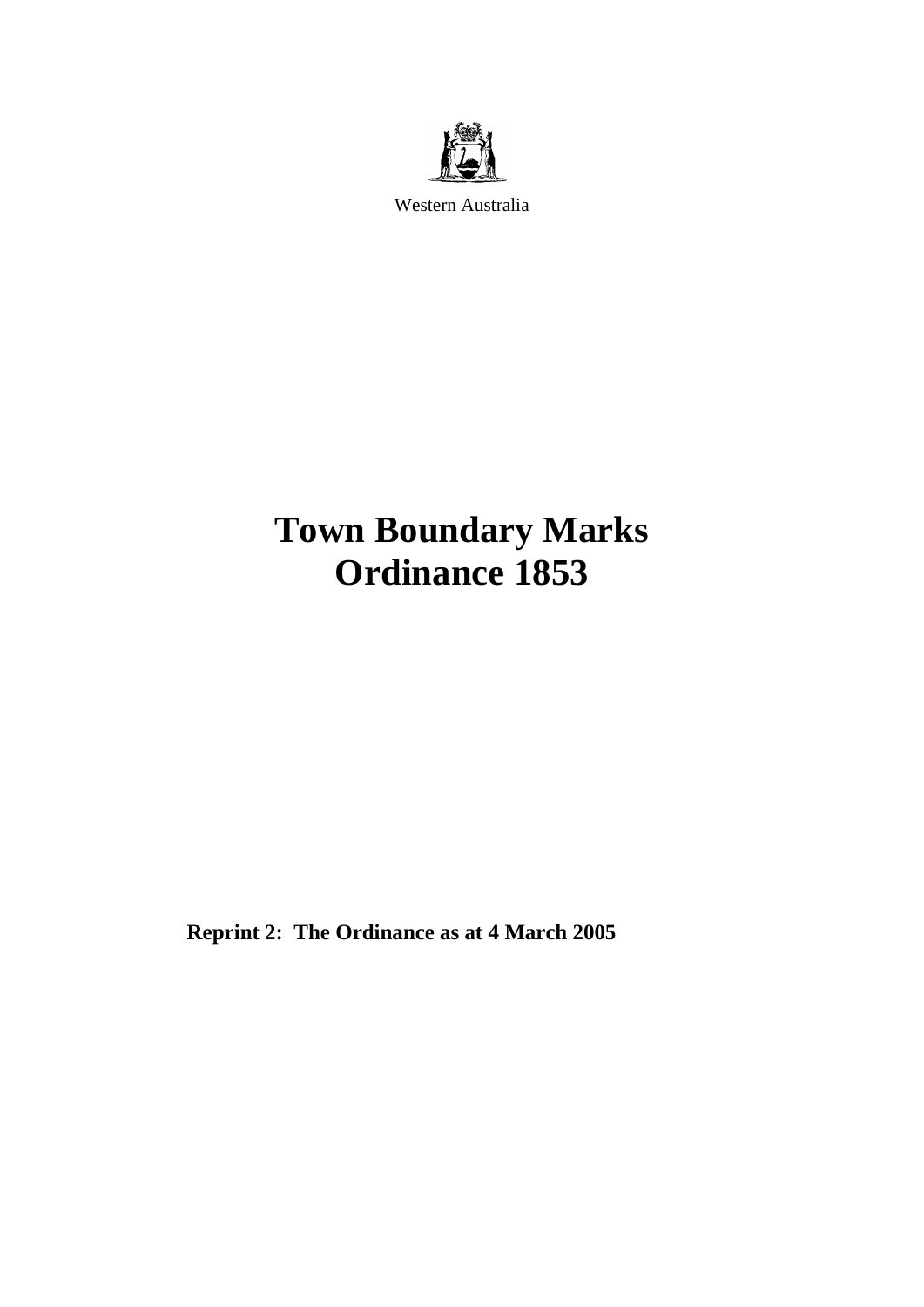#### **Guide for using this reprint**

#### *What the reprint includes*



#### *Endnotes, Compilation table, and Table of provisions that have not come into operation*

- 1. Details about the original Ordinance and legislation that has amended its text are shown in the Compilation table in endnote 1, at the back of the reprint. The table also shows any previous reprint.
- 2. Validation, transitional, savings, or other provisions identified in the Compilation table may be important. The table may refer to another endnote setting out the text of these provisions in full.
- 3. A table of provisions that have not come into operation, to be found in endnote 1a if it is needed, lists any provisions of the Ordinance being reprinted that have not come into operation and any amendments that have not come into operation. The full text is set out in another endnote that is referred to in the table.

#### *Notes amongst text (italicised and within square brackets)*

1. If the reprint includes a section that was inserted, or has been amended, since the Ordinance being reprinted was passed, editorial notes at the foot of the section give some history of how the section came to be as it is. If the section replaced an earlier section, no history of the earlier section is given (the full history of the Ordinance is in the Compilation table).

Notes of this kind may also be at the foot of Schedules or headings.

- 2. The other kind of editorial note shows something has been
	- removed (because it was repealed or deleted from the law); or
	- omitted under the *Reprints Act 1984* s. 7(4) (because, although still technically part of the text, it no longer has any effect).

The text of anything removed or omitted can be found in an earlier reprint (if there is one) or one of the written laws identified in the Compilation table.

#### *Reprint numbering and date*

- 1. The reprint number (in the footer of each page of the document) shows how many times the Ordinance has been reprinted. For example, numbering a reprint as "Reprint 3" would mean that the reprint was the  $3<sup>rd</sup>$  reprint since the ordinance was passed. Reprint numbering was implemented as from 1 January 2003.
- 2. The information in the reprint is current on the date shown as the date as at which the Ordinance is reprinted. That date is not the date when the reprint was published by the State Law Publisher and it is probably not the date when the most recent amendment had effect.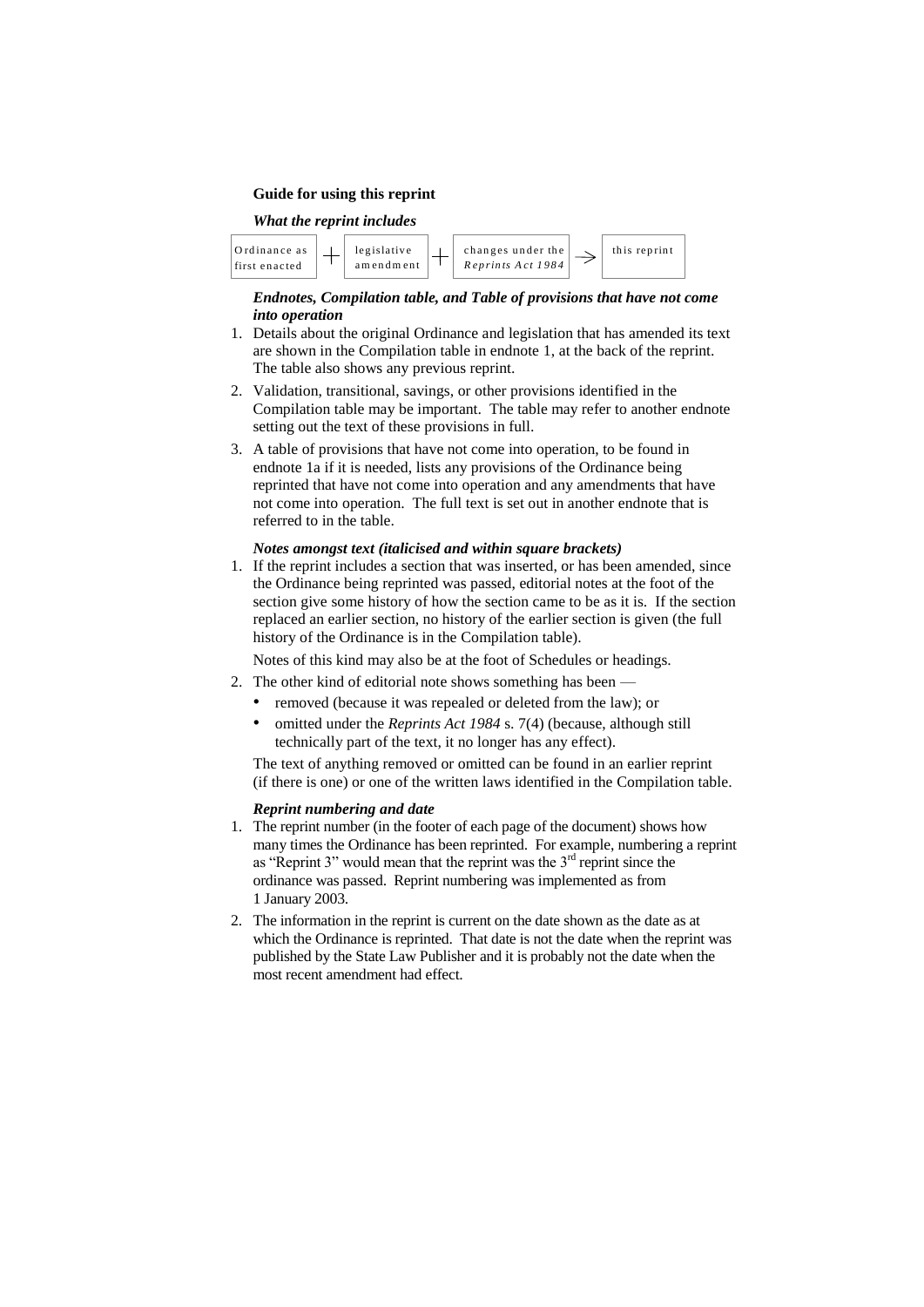**Reprinted under the**  *Reprints Act 1984* **as at 4 March 2005**

Western Australia

# **Town Boundary Marks Ordinance 1853**

## **CONTENTS**

| 1.  | Boundary posts or marks may be removed and another |                |  |  |  |
|-----|----------------------------------------------------|----------------|--|--|--|
|     | boundary mark substituted                          |                |  |  |  |
| 2.  | Other boundary marks may be used                   | $\overline{2}$ |  |  |  |
| 3.  | Boundary posts or marks displaced may be replaced  | $\overline{c}$ |  |  |  |
| 4.  | Boundary posts or marks erected under              |                |  |  |  |
|     | Ordinance No. 8                                    | 3              |  |  |  |
| 4A. | Interpretation                                     | 3              |  |  |  |
| 5.  | Short title                                        | 3              |  |  |  |
|     | <b>Notes</b>                                       |                |  |  |  |
|     | Compilation table                                  |                |  |  |  |

Reprint 2 page i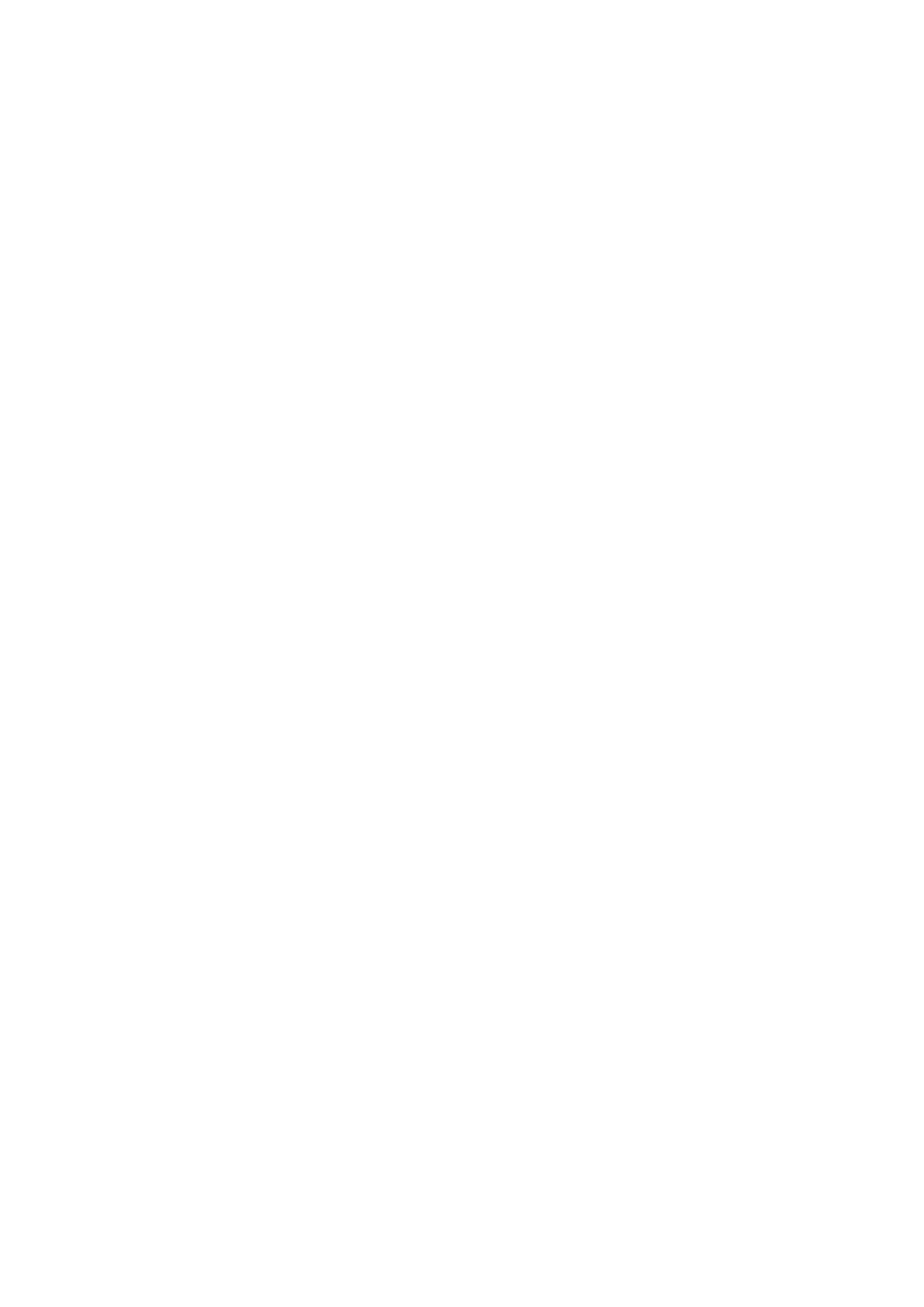

**Reprinted under the**  *Reprints Act 1984* **as at 4 March 2005**

Western Australia

# **Town Boundary Marks Ordinance 1853**

**An Ordinance to provide for the removal of boundary posts in towns, and for the substitution, under certain circumstances, of other boundary marks.**

# **Preamble**

Whereas the boundary posts at present used in towns under the provisions of the Ordinance No. 8,  $1844^2$ , have in many instances proved inconvenient and dangerous and are in some cases calculated to interfere with the enjoyment of private property: And whereas it is expedient to legalise the substitution, in certain cases, of other boundary marks of a less objectionable nature: Be it therefore enacted, by His Excellency the Governor of Western Australia and its Dependencies, by and with the advice and consent of the Legislative Council thereof:

# **1. Boundary posts or marks may be removed and another boundary mark substituted**

That from and after the passing of this Ordinance<sup>1</sup> it shall and may be lawful for the Governor, by notice in writing addressed to an authorised land officer from time to time, to require the removal of any such boundary post erected, or to be erected, in any town under the provisions of the Ordinance, and also of any boundary mark made use of under the provisions of this Ordinance, and the substitution within a period to be named in

Reprint 2 page 1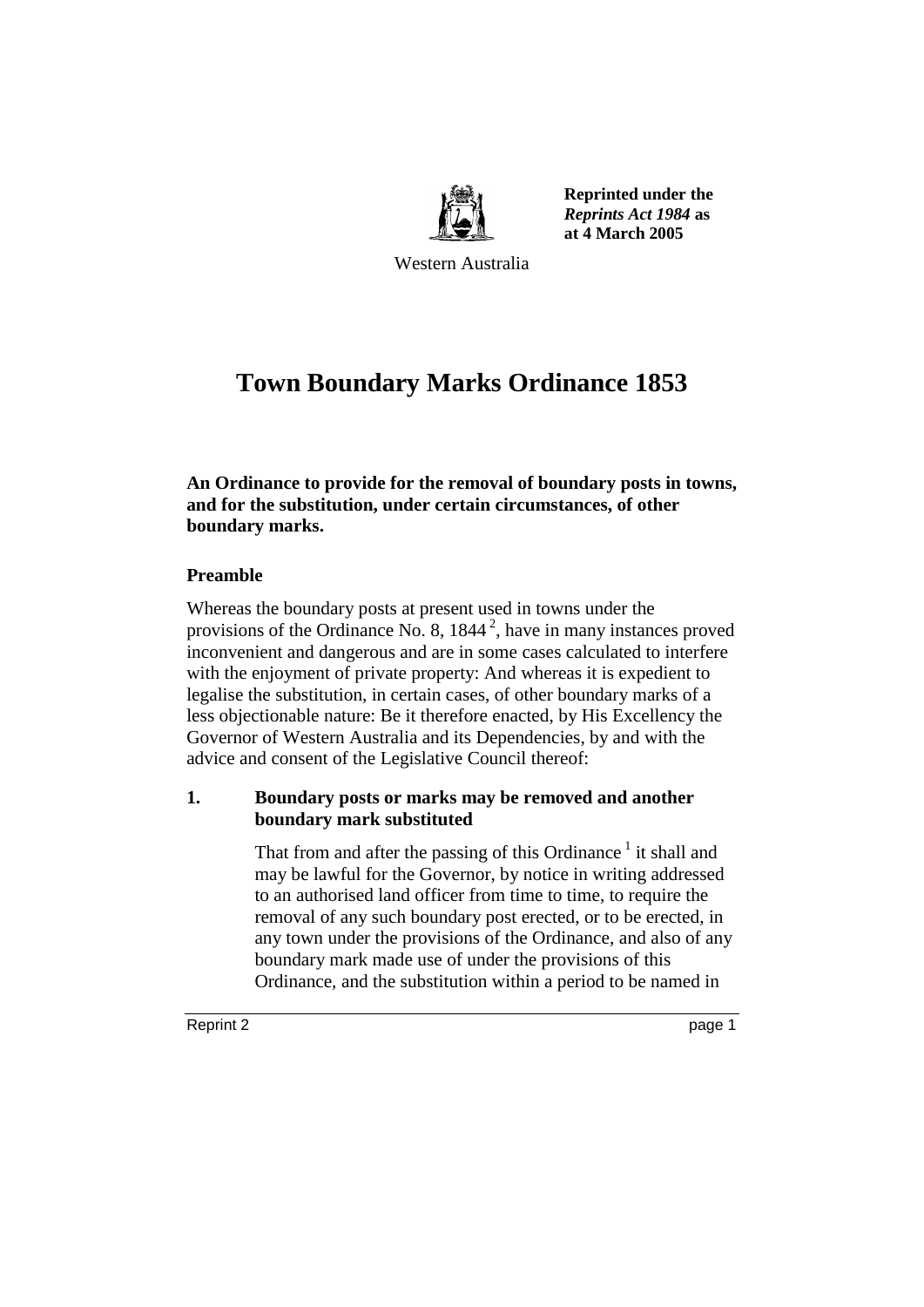such notice, of any more convenient boundary mark of the description and material specified in such notice, and whether such substituted boundary mark project above the ground or not: Provided that if any application be made to the Governor for the removal of such boundary post or mark, it shall be lawful for the Governor to require as a conditional precedent to his consent to application, that the applicant shall, at his cost, provide such other boundary mark to be substituted for the post or mark to be removed, as the Governor may deem expedient, and shall pay all expenses of such removal and substitution.

*[Section 1 amended by No. 126 of 1987 s. 24.]* 

#### **2. Other boundary marks may be used**

That it shall and may be lawful for the Governor, from and after the passing of this Ordinance, by notice in writing addressed to an authorised land officer, to require the use (after the receipt of such notice and within any town or towns to be therein named) of any other description of boundary mark which it may from time to time be deemed expedient to make use of, in lieu of the boundary posts required by the said Ordinance No. 8<sup>2</sup>.

*[Section 2 amended by No. 126 of 1987 s. 25.]* 

#### **3. Boundary posts or marks displaced may be replaced**

That it shall be lawful for the Governor from time to time to authorise and direct an authorised land officer to replace, in or as near as may be practicable to the original position, all or any boundary post or marks already erected, or to be erected, or used, and which may be displaced; and also from time to time, in like manner, to renew or replace all boundary posts or marks erected or to be erected, which may be injured or destroyed, either with posts or marks of the like description and material as may from time to time be deemed advisable.

*[Section 3 amended by No. 126 of 1987 s. 26.]* 

**s. 2**

page 2 Reprint 2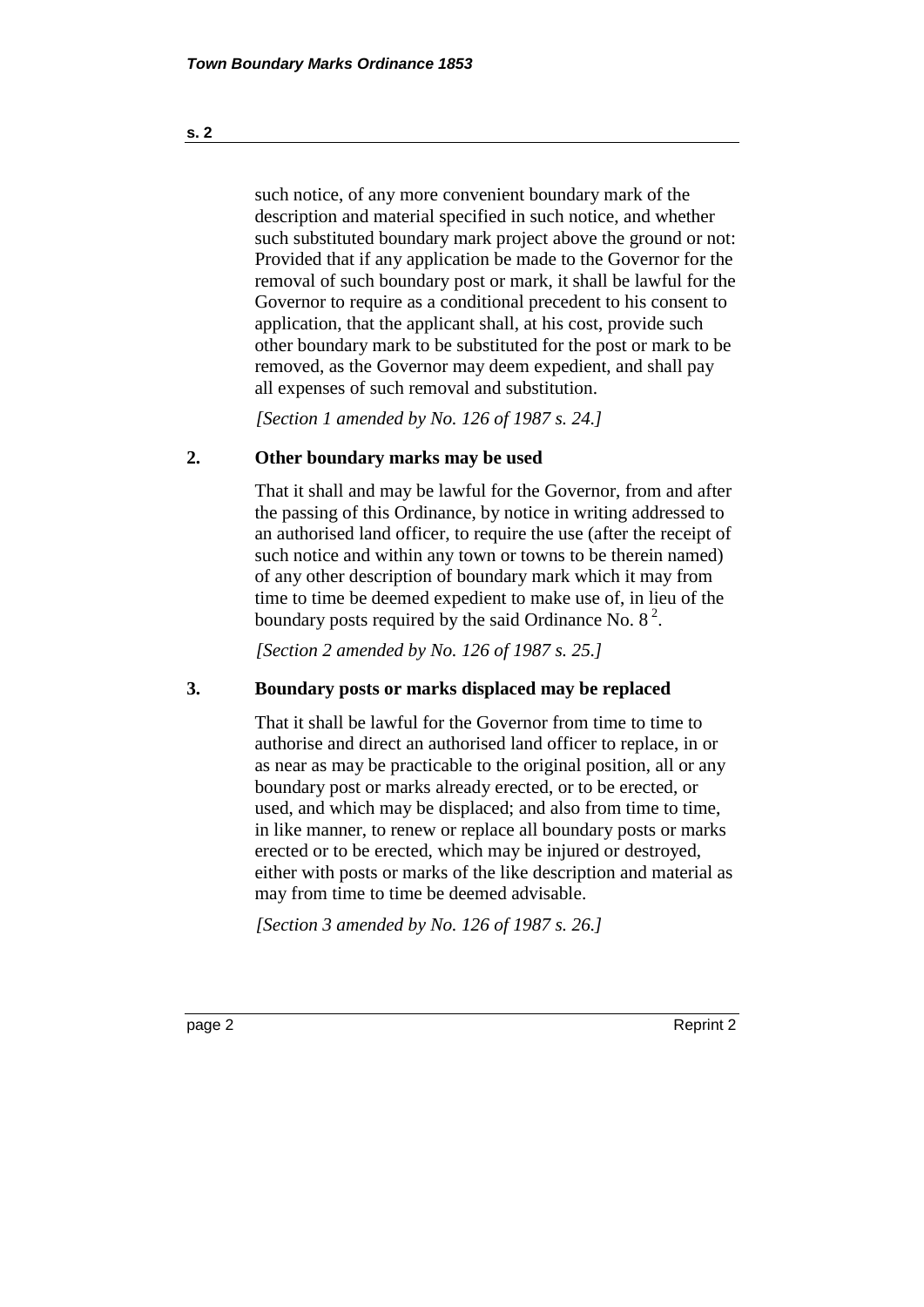## **4. Boundary posts or marks erected under Ordinance No. 8 <sup>2</sup>**

That all boundary posts or marks made use of under the provisions of this Ordinance shall be considered in all respects and every purpose as boundary posts or marks erected under the said Ordinance No. 8<sup>2</sup>.

#### **4A. Interpretation**

In this Ordinance —

**"authorised land officer"** has the meaning given by the *Land Administration Act 1997*.

*[Section 4A inserted by No. 126 of 1987 s. 27; amended by No. 31 of 1997 s. 141.]* 

## **5. Short title**

This Ordinance may be cited as the *Town Boundary Marks Ordinance* 1853<sup>1</sup>.

*[Section 5 inserted by No. 10 of 1970 s. 3.]* 

Reprint 2 page 3